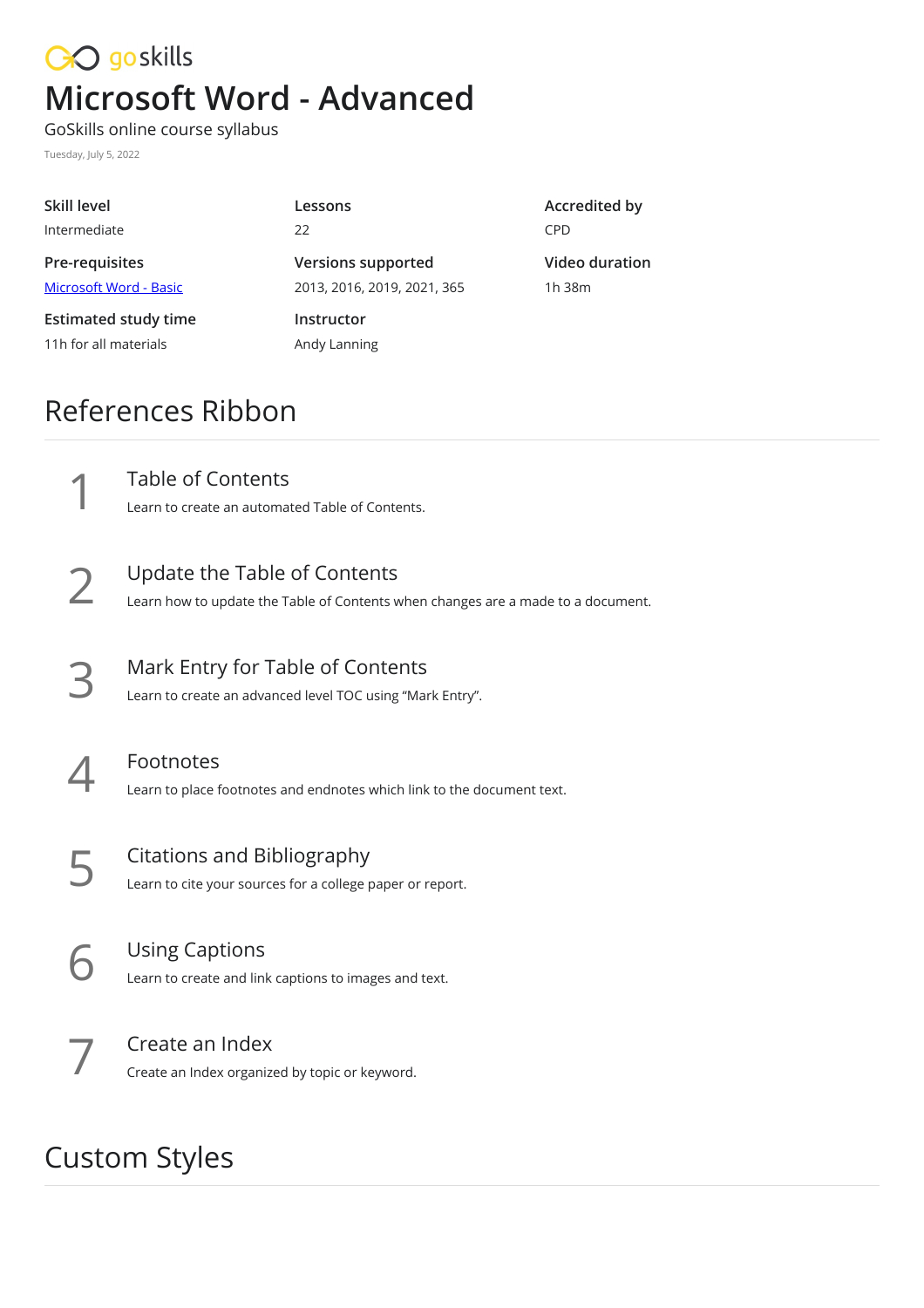

## Review Ribbon

Proofing<br>Learn how to spellcheck, find a better word, or count the total words in a document.